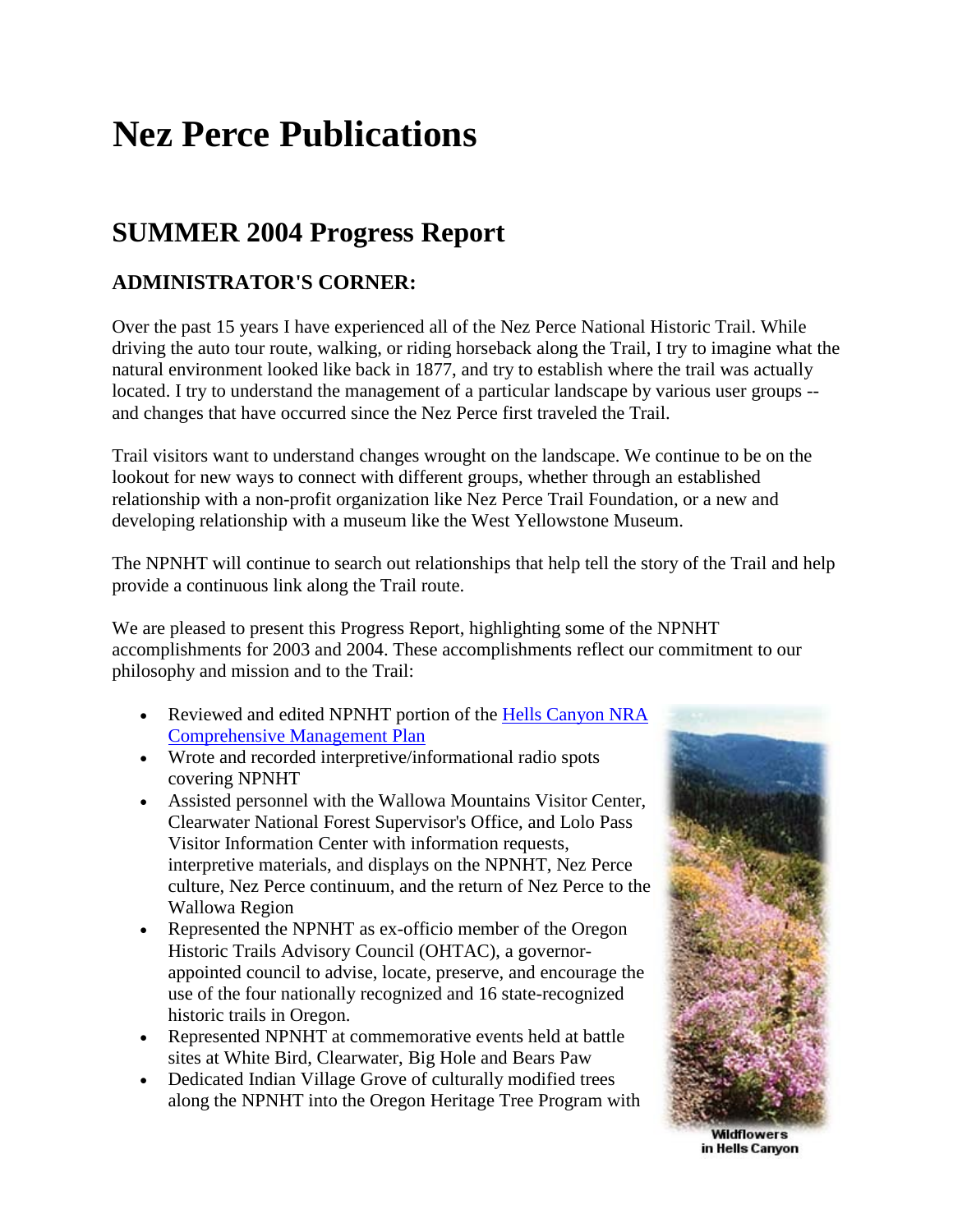representatives from the Nez Perce Tribe, Wallowa Band Nez Perce Trail Interpretive Center, Nez Perce Trail Foundation, National Park Service, Oregon Travel Information Council, Bureau of Indian Affairs, The Nature Conservancy, Wallowa Resources (a nonprofit community sustainability organization), local media, and interested local publics.

- Coordination of the development of a Heritage Tree plaque in Nez Perce language to be mounted with the original plaque
- Ordered and replaced NPNHT reassurance markers and NPNHT Auto Tour signs in four states
- Coordinated and collaborated with the Wallowa Band Nez Perce Trail Interpretive Center throughout the year as ex-officio board member -- the Center is also a Nez Perce National Historical Park [NEPE] site
- Coordinated and collaborated with NEPE (specifically WA/OR Unit Manager, Natural Resource Manager, Museum Curator, and Archivist)
- Funded and finished the reconstruction design of Joseph Canyon Overlook along the NPNHT Auto Route on State Hwy 3 (co-managed site with NEPE)
- Continued to increase informational area and interpretive/educational products related to the Trail in the Clarkston office of the Hells Canyon National Recreation Area and the Wallowa Mountains Visitor Center
- Attended and presented at the Nez Perce Trail Foundation annual meeting
- Funded Region 6 representative to attend the final day of the Chief Joseph Trail Ride (sponsored by the Appaloosa Horse Club) finishing their



**Joseph Canyon Overlook** 

100-mile ride of the War of 1877 route by riding into Bears Paw Battlefield

- Produced a feature on the Chief Joseph Trail Ride online, including a slide show and video clips of ceremonial drummers
- Hosted video crew filming landscapes along the Trail for an agency-produced educational documentary
- Provided coordination and involvement between the NPNHT and planning committee of the newly designated All-American Road for trail interpretation (portions of Auto/Adventure Routes along this A-A Road)
- Served on a Buned Area Emergency Recovery (BAER) Team for the Clearwater National Forest Beaver Lake Fire Complex and provided write/up for BAER Report.
- Attended Lewis and Clark Symposium to ensure protection of and accurate interpretation of NPNHT and its associated resources
- Participated in annual partner meeting with NEPE in Spalding
- Funded R6 representative to continue planning and coordinating with Nez Perce Young Horsemen program for a ride -- including a Snake River crossing -- to the homeland
- Funded R6 representative to continued consultation with Confederated Tribes of the Umatilla and Nez Perce Tribe cultural committees (specifically Elders of the tribes) on the proposed Blue Mountain land exchange, in which the Wallowa-Whitman could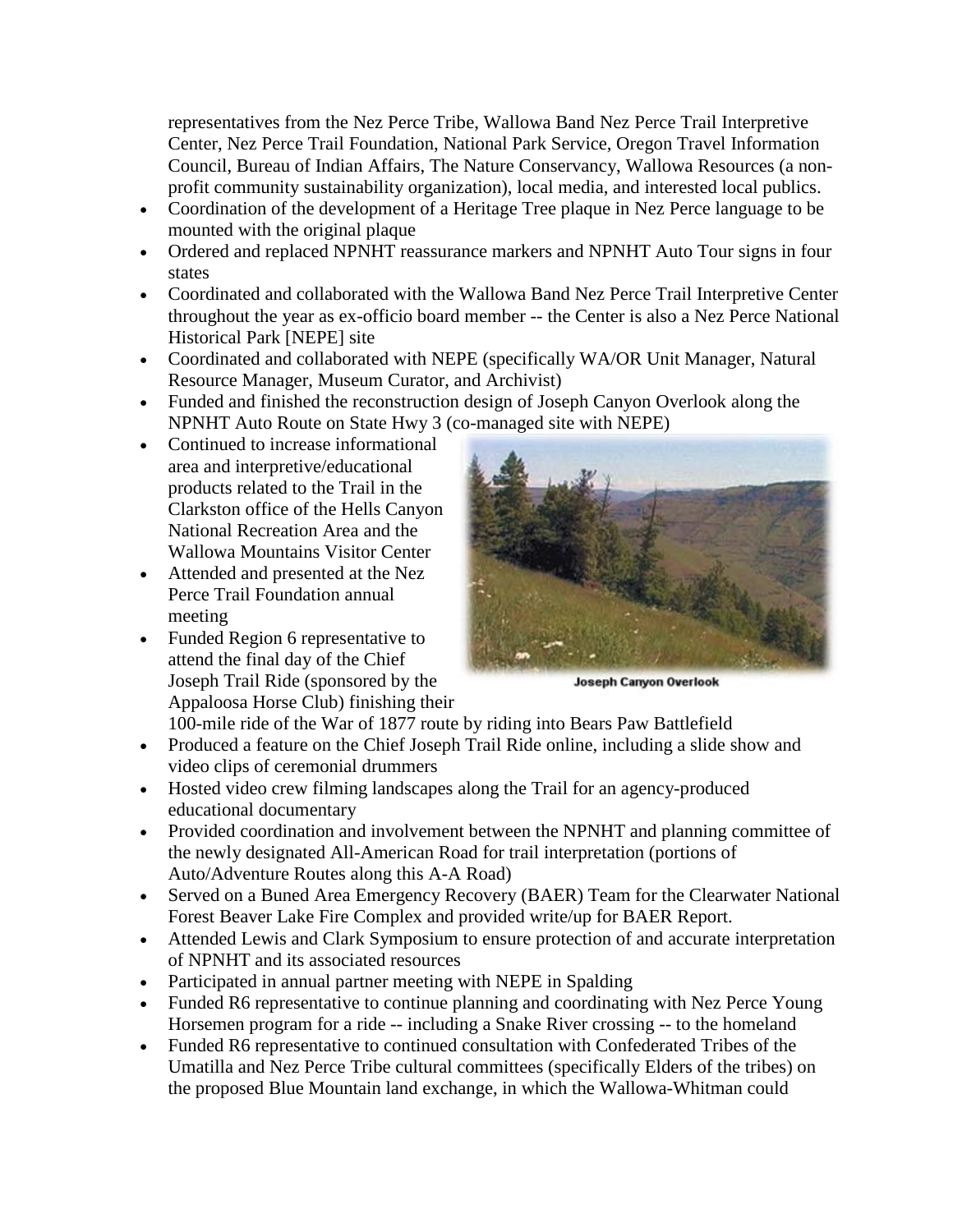acquire about three miles of the NPNHT currently under private ownership and access to another two miles of trail under NFS ownership but currently without access

• Funded R6 representative to present Tribal Relations section of the Blue Mountains Province National Environmental Policy Act (NEPA) Effects Training



#### **Meeting Attendance:**

NPNHT representatives attended the "Living Together into the Future" Symposium, the Montana Archaeological Society meeting, Idaho and Montana Governor's Conferences, the Weippe Camas Festival, the Idaho Indian Education Youth Conference, and the Ninth Annual Conference on National Scenic and Historic Trails.

We presented information at the Lolo Pass Visitor Center dedication, the Looking Glass Monument dedication, the 5th Lewis and Clark Symposium, the Nez Perce Trail Foundation annual meeting, the Idaho Teachers Conference at Lolo Hot Springs, the Indian Education Summit, the Sandpoint Historical Society, and the Nez Perce County Fair.

#### **Interpretation:**

- Printed 5000 Clearwater National Forest Auto Tour Brochures
- Printed 5000 NPNHT Brochures
- Printed NPNHT Posters
- Printed NPNHT Presentation Folders
- Printed 30,000 NPNHT coloring books

All brochures, posters, presentation folders, coloring books, and maps are free to the public. [Email](mailto:smcfarland01@fs.fed.us) us if you'd like some!

#### **Other interpretative materials:**

- Two traveling 8-by-10-foot displays which traveled to 20 different locations
- Two wayside exhibits on the Gallatin National Forest
- Two wayside exhibits in Yellowstone National Park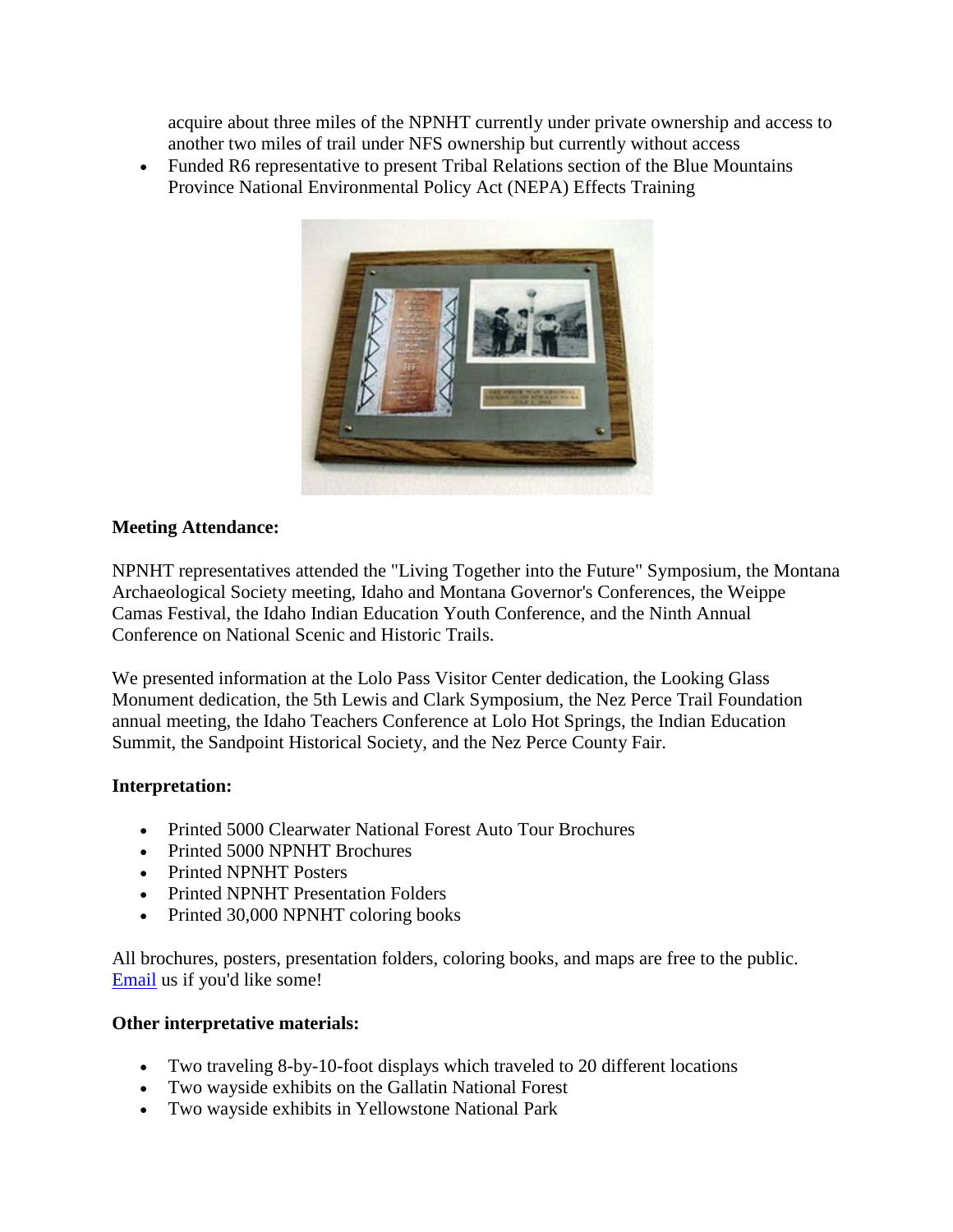• One semi-permanent display at the Lolo Trail Center

#### **NPNHT Website:**



• We received 267 emailed requests for information from our website and responded to every one.

• We sent 41 electronic Progress Reports out in addition to having them posted on the website.

• We received two national awards for our website at www.fs.fed.us/npnht -- the American Trails Organization gave us an award for "Best Site for Kids and Families," and the American Association for State and Local History recently awarded the Nez Perce National Historic Trail a certificate of commendation for its website.

- The NPNHT website was also nominated for a MAESTRO Award. These awards are granted to websites that fulfill strict criteria including functionality, presentation, content, creativity, and professionalism; the Maestro competition focuses on clarity, purpose, use of language, interactive activities, resource, expression, and attention to detail.
- The Nez Perce National Historic Trail website receives between 500 to 800 visitors per day, from dozens of different countries.
- Many web visitors find us through search engines such as [Google](http://google.com/) and [Yahoo,](http://yahoo.com/) and a large number find us from links on other sites, including [FirstGov For Kids,](http://www.kids.gov/) other related Nez Perce sites, and the Nez Perce Trail Foundation site at [nezpercetrail.net](http://nezpercetrail.net/)
- Many pages in our kids' section are popular, along with the cavalry section, the photo gallery, the life skills section, the virtual tour, and the section on the Chief Joseph Trail Ride.



#### **Educational Programs:**

- We provided eight educational programs for 200 elementary children
- We provided nine speaking engagements to adult audiences, reaching some 3500 people
- We talked directly to over 1,100 people who stopped by our office to inquire about the NPNHT
- We provided 200 educational packets
- We responded to 269 letters requesting information on the NPNHT
- We teamed up with the Clearwater National Forest to provide activities for 20 Preparing for Academic Excellence (PACE) students

#### **Partners:**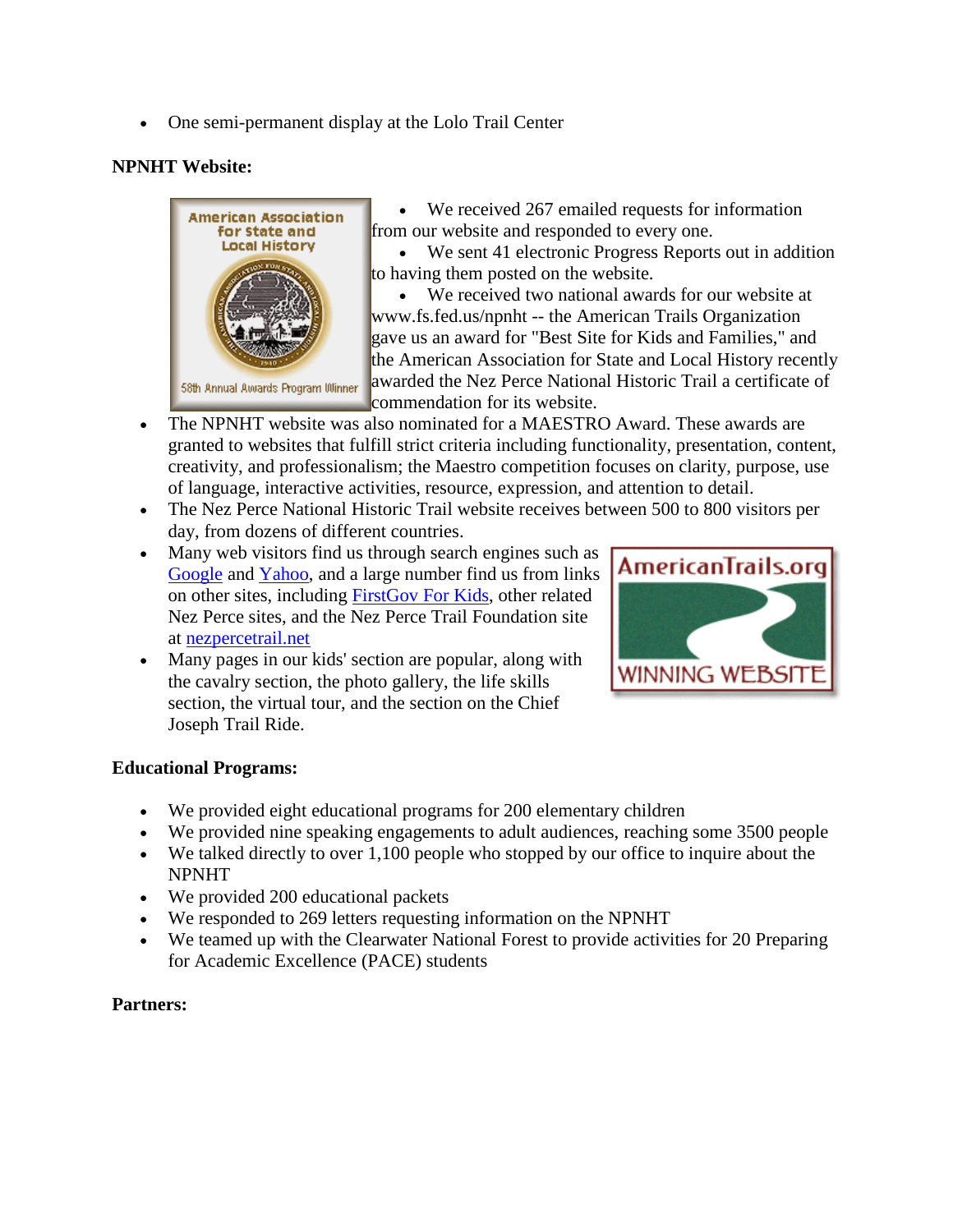

**Nez Perce Young Horsemen** at Bears Paw Battlefield

We had multiple partnerships this year, with some of the same old friends that we have had for a long time, and with some fine new friends also.

• One of our new partners was Meera Censor, who contacted us through the website and generously provided a Chief Joseph sculpture for the new Lolo Pass Visitor Center

• An old friend, Jo Proferes, illustrated three coloring books about the Nez Perce

• We helped the Nez Perce Appaloosa Horse Club send a number of young people to ride in the 2003 Chief Joseph Trail Ride

• We replaced the vandalized monument at the site of Looking Glass's camp with U.S. Fish and Wildlife Service assistance

• Along with the Big Hole National Battlefield and the National Park Service, we exchanged park rangers with Parks Canada and Fort Shaw

• We also had partnership activities with Yellowstone National Park, the Nez Perce Tribe Cultural Camp, the Nez Perce Trail Foundation, the Appaloosa Horse Club, and the Lewis and Clark State College Lolo Trail video project.



Jo Proferes illustrated three new coloring books about the Nez Perce

#### **Benefits Realized:**

The benefits from our projects and public service far exceed the basics of culturally sensitive maintenance on this National Historic Trail. Other benefits include the solicitation and establishment of advocates for the Trail through consistent and enduring relationships by communication, coordination, collaboration, and nurturing of partners. Other benefits include raising awareness of the Trail and associated resources with Lewis and Clark Bicentennial planners (especially where trails overlap), internal and external education, and recognition beyond congressional designation.

#### **Proposed Work:**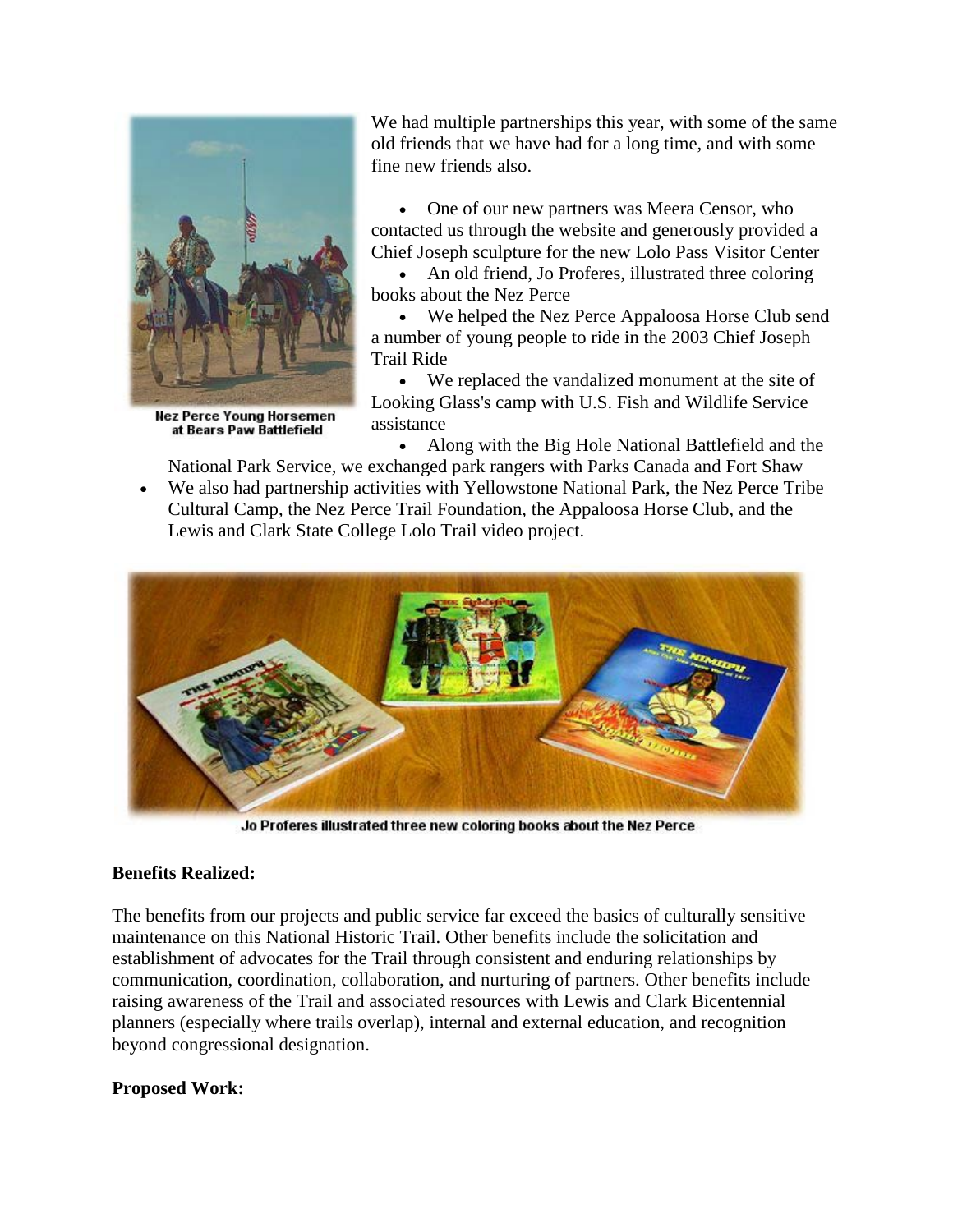We will continue to maintain our award-winning website; it's an important tool for communication and information-sharing with our publics.

We need more interpretive products to better share the trail nationwide. In order to achieve this goal, we are planning posters, calendars, brochures, and the development of five more Auto Tour brochures.

Much of our progress over the last year was achieved through the collaborative efforts of our sister agencies, foundations, and other partners. The NPNHT continues partnerships to effectively use scarce financial resources.

This year the NPNHT recognized people who provide service excellence consistent with our philosophy, mission, and values. Our job is to serve the NPNHT and we take that responsibility very seriously. We are always eager to hear about how we can do a better job; if you have ideas about improvements we can make or just want to know more about what we are working on, don't wait -- give us a call or send an [email](mailto:smcfarland01@fs.fed.us) today.

# Sandi McFarland

#### **NEW STAFF:**



**Christine Bradbury** began her career with the Forest Service at 15, planting trees with the YCC. A passion for "caring for land and serving people" grew into jobs as forestry technician, hydrologic technician, and engineering technician. Dedicated to improving public participation in and understanding of public land management, Christine obtained her Masters in Public Administration (Natural Resource Management) and became a public affairs officer for the Nez Perce National Historic Trail.

**Aaron Ehlinger** joined the NPNHT staff as an administrative assistant in June at the end of his first semester at Paradise Valley Community College in Scottsdale, Arizona -- as part of our stay-in-school program. Prior to enrolling as a business major, Aaron served his country for nearly three years in Afghanistan. Although he now lives in Arizona, Aaron grew up in Orofino, Idaho, and his knowledge of the local area and cultures was welcomed. Aaron has already spent considerable time traveling across the region representing the NPNHT at conferences and educational presentations, including the annual Lewis & Clark symposium, the Nez Perce



Trail Foundation annual meeting, the Inter-Tribal Natural Resource Youth Program, the Northwest Children's Home, and the Nez Perce Tribe's Students for Success Language Camp.



**Johnae Wasson** joined the NPNHT staff as an administrative assistant in August. Johnae is a junior at Kamiah High School in Idaho, taking part in the Nez Perce Tribe's Youth Employment Service Program. Johnae is a member of the Nez Perce Tribe. She helped give educational presentations at the Nez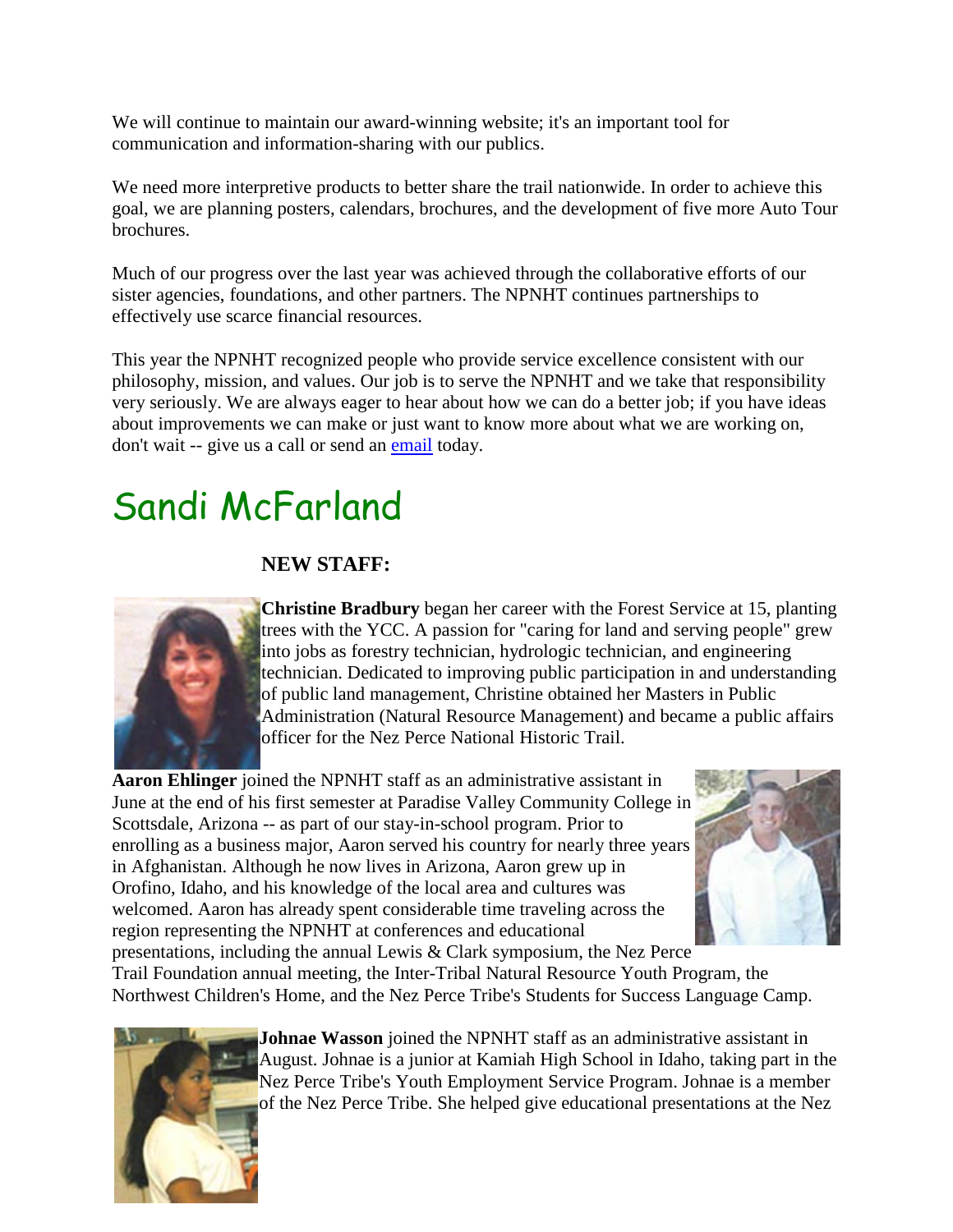Perce Tribe's Students for Success Language Camp, created an interpretive display for the unveiling of American Indian art stamp collection at the Missoula, Montana post office, and researched names, dates, and quotes for the upcoming 2005 NPNHT calendar. She will also help staff the NPNHT booth at the Nez Perce County Fair in September in Lewiston, Idaho.

#### **NEW LANDSCAPE OF HISTORY VIDEO:**

Filming for the updated NPNHT video, Landscape of History is complete. Forest Service Interpretive Specialist Keith Thurlkill and Forest Service Videographer Gene Colling have been instrumental in moving this production forward. Colling is determined the new video will be finalized by September. "We can still feel our connection to the trail, and the video highlights the exhilaration with the unknown and discovery of ourselves on lands preserved as parts of the NPNHT," says Administrator Sandi McFarland. Funded by McFarland, this video will go on tour, reaching thousands of people with messages about heritage and benefits of preserving the Trail. The video will be available with closed captioning that appears "on demand."

#### **"WALKING ON SACRED GROUND" VIDEO:**

The need for stewardship along the Lewis & Clark Trail is the topic of a new video produced by Media Services of Lewis-Clark State College. It's called "Walking on Sacred Ground." The video is the result of two years of collaboration among the National Park Service, the U.S. Forest Service, and the Nez Perce Tribe. Its purpose is to inform tourists and visitors about historic sites along the Lewis-Clark Trail and how preserving these sites is vital.

"The video has a resource protection theme," Dave Taylor of LCSC says. "There has been vandalism to the trail in the past, and we want to make people aware that this isn't just a forest, but a sacred ground and ancestral home to the Nez Perce."

The 15-minute video will be shown at National Park Service and Forest Service visitor centers along the trail as part of the Lewis-Clark Bicentennial commemoration. The video was made possible by a grant, which included \$20,000 from the National Park Service and \$10,000 from the Forest Service.



One of Indian Post Office Lakes, **Clearwater National Forest** 

Dan Kane of LCSC's Media Services was the managing producer and, along with LCSC's Jason Goldkammer, filmed the video. Angel Sobotta of the Nez Perce Tribe was the script writer. NPNHT Administrator Sandi McFarland provided funds to support production of the video, served as consultant and provided historical information. McFarland also provided additional funding to turn this video into a longer piece for a PBS broadcast later this year.

#### **LEWIS & CLARK VIDEO:**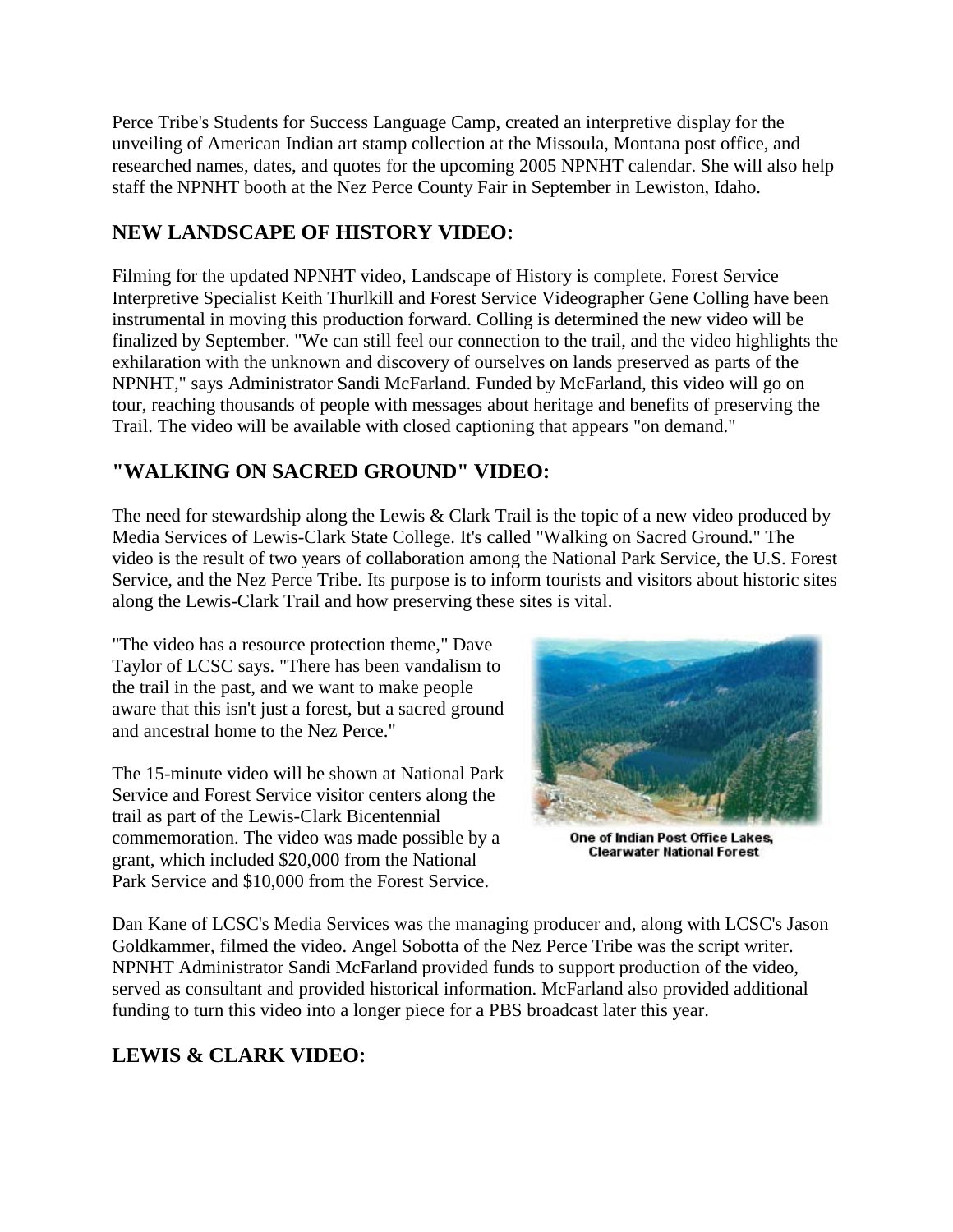"Lewis and Clark Crossing Centuries Video" NPNHT Administrator Sandi McFarland assisted with logistics for the filming, provided an interpretive tour for the film crew, and appears in the video.

#### **MAGAZINE FEATURE:**

The Nez Perce National Historic Trail was featured in the "Renegade Roads" section of True West Magazine in August. "Following the Nez Perce Trail," written by Johnny D. Boggs, tells the author's experiences from Oregon to Montana's Bear Paw Battlefield.

Award-winning author Johnny D. Boggs has written more than 20 nonfiction books and novels, plus thousands of newspaper and magazine articles. He lives in Santa Fe with his wife, son and basset hound, and is a regular contributor to the magazine.

The magazine has been around since 1953 and was launched by the legendary Joe "Hosstail" Small in Austin, Texas.

This is the first opportunity that the NPNHT has had to publish a preservation, protection advertisement in a popular magazine.



"We the surviving Nez Perces...want to thank all who visit these sacred trails...because their journey makes this an important and future." **seph Band** 

# The Nez Perce (Nee-Me-Poo) National Historic Trail



For More Information Visit: www.fs.fed.us/npnht Or Call: 208.476.8334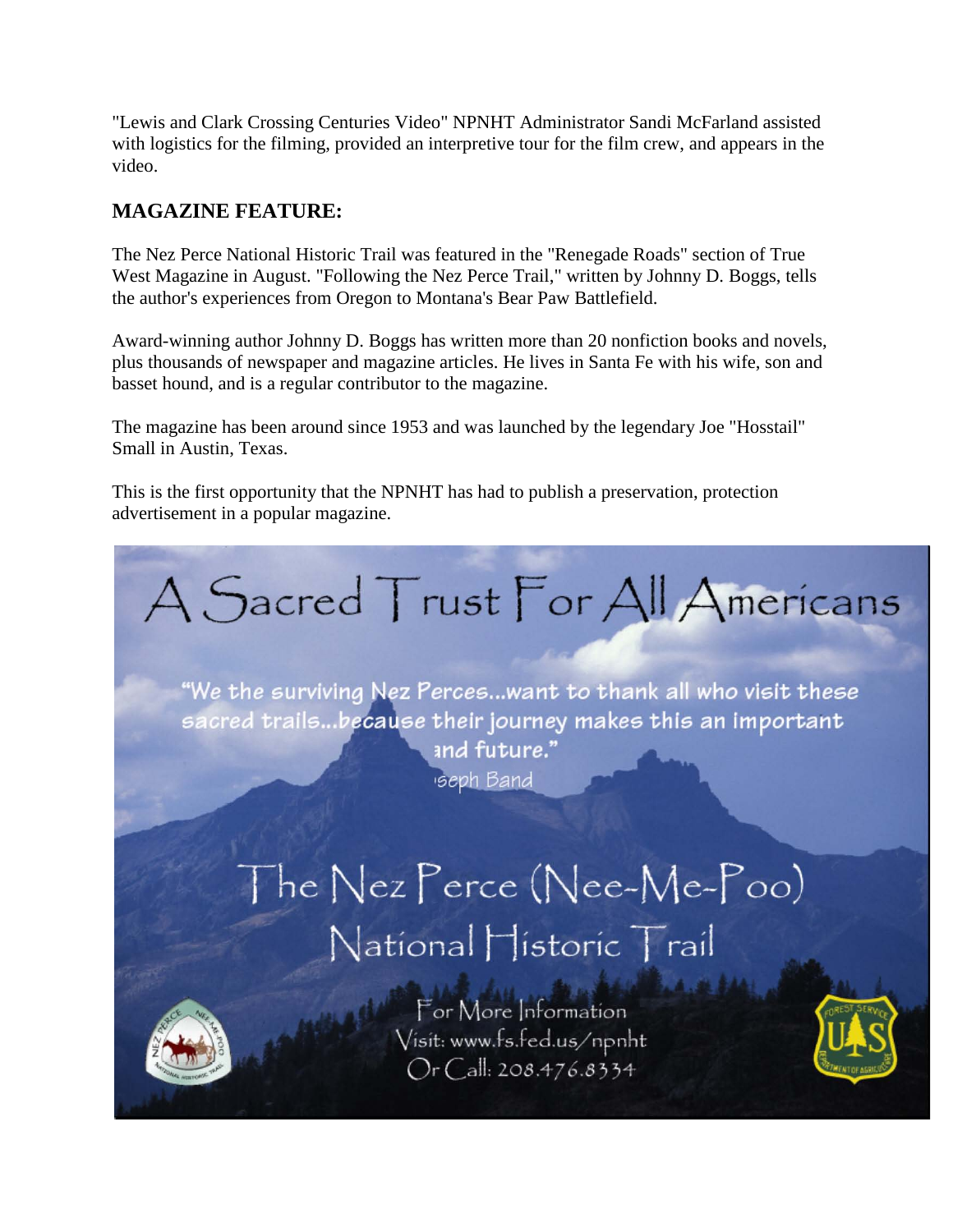

**Big Hole Battlefield** 

#### **PARK FEATURED ON ABC NEWS:**

The 38 sites of the Nez Perce National Historical Park, which are located in Idaho, Oregon, Washington and Montana, pay tribute to the legends and history of the Nez Perce people. The travel section of ABC News recently featured the park, describing visits to Big Hole National Battlefield, the park headquarters in Spalding, Idaho, and trails at Canoe Camp outside of Orofino and the Heart of Monster in Kamiah. The park's website is at [www.nps.gov/nepe/](http://www.nps.gov/nepe/) and is also worth a visit.

#### **BATTLEFIELD FRIENDS:**

During the Nez Perce Conflict of 1877 several major battles were fought with the Army. These sites have been designated by the National Park Service as important components of the Nez Perce National Historical Park.

Jon James, former NPS superintendent of the Battlefields, organized the creation of a non-profit association called the "Friends of Bear Paw, Big Hole and Canyon Creek Battlefields" that will operate under a Memorandum of Agreement with the National Park Service. Their website at [friendsnezpercebattlefields.org](http://www.friendsnezpercebattlefields.org/) includes narratives of the Big Hole, Bear Paw, and Canyon Creek Battlefields, along with photos of events at the 125th anniversary celebration of the Big Hole Battlefield in August 2002.

#### **FOUNDATION NEWS:**

The Nez Perce Trail Foundation held its annual meeting July 15-16 in Wallowa, Oregon. The meeting kicked off the Chief Joseph Trail Ride, which began in the Wallowa Lake area this year. Among the speakers for the meeting were Loran Olsen, Professor Emeritus of Music and Native American Studies, Washington State University, Dennis and Lynn Baird, University of Idaho Library, and author Kent Nerburn. Sandi McFarland provided an update on NPNHT happenings.

#### **NEW FOUNDATION LOGO:**

After several years of using a modified version of the Nez Perce National Historic Trail logo that marks the federally designated trail, the Nez Perce Trail Foundation has created their own unique logo.

Designed by Nez Perce tribal artist Sarah Penney, the logo uses traditional symbolic images used in Nez Perce baskets, beadwork, and other traditional and contemporary art forms.

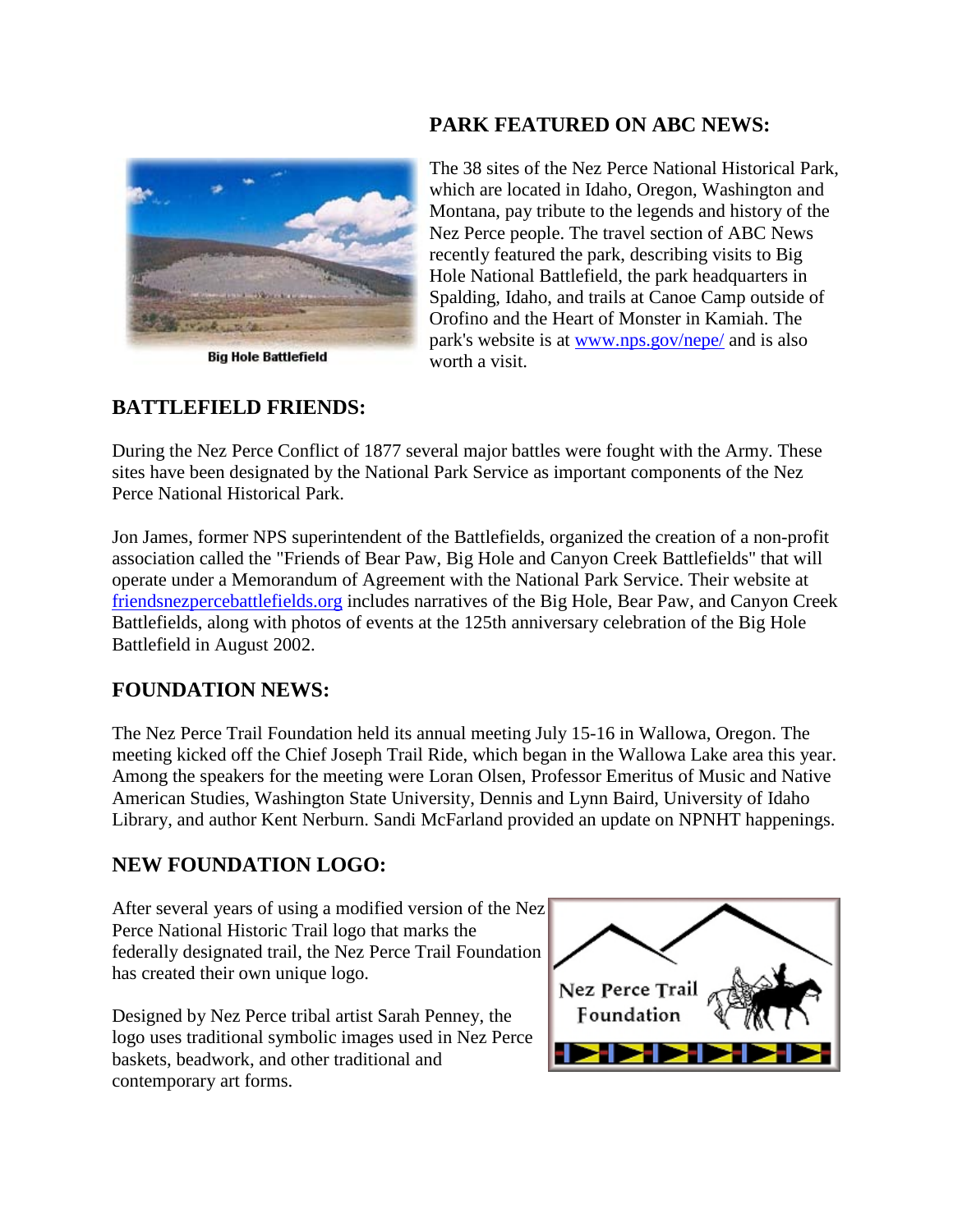#### **PEOPLE OF THE 1877 NEZ PERCE CONFLICT:**

The history of the American West involved the broadest possible cross-section of human activity. In an ongoing effort to acknowledge previously under-recognized players and noteworthy individuals in the American Western drama, the "PEOPLE" section of our website is designed to help visitors identify with these courageous men, women, and children. Our latest feature is KAPKAP-PONMI, the "Noise of Running Feet."

When the War of 1877 broke out, Kapkap-Ponmi was a young girl, just 12 years old. She was



born in 1865 to Hin-mah-too-yahlat-kekht "Joseph" and Heyoom Yoyikt.

On September 30, 1877, Kapkap-Ponmi was out checking on the horse herd with her father, Chief Joseph, west of Snake Creek, when they were attacked by Colonel Miles's troops.

Joseph caught Kapkap-Ponmi a pony and told her to escape, which she did.

The day after Chief Joseph

stopped fighting, he sent Yellow Wolf to find Kapkap-Ponmi and bring her to him. Yellow Wolf did find Kapkap-Ponmi, but did not bring her back to Joseph -- he joined White Bird's band with Kapkap-Ponmi and escaped to Canada.

In June of 1878 Kapkap-Ponmi traveled back into the United States. She was turned over to her aunt and placed in the Lapwai Agency School, where she was simply known as Sarah.

Her forced separation from her parents -- she was not allowed to join them in exile -- is yet another atrocity of the U.S. Government's Native American policy during the 19th century.

Joseph's isolation from his daughter was to be part of his punishment. In 1879 Kapkap-Ponmi married George Moses, another Nez Perce, at Spalding. She later died of malaria at Lapwai. She never had any children.

#### **WILDLIFE ALONG THE TRAIL:**

The Nez Perce National Historic Trail ranges from the Columbia River Plateau across the Continental Divide, across mountains, canyons, and valleys, through forests and plains. The Trail winds through some of the most rugged and spectacular scenery in western America, and traverses some of the largest undisturbed tracts of sagebrush steppe habitat. A tremendous variety of wildlife and plant species thrive across the varied habitats of the Trail corridor.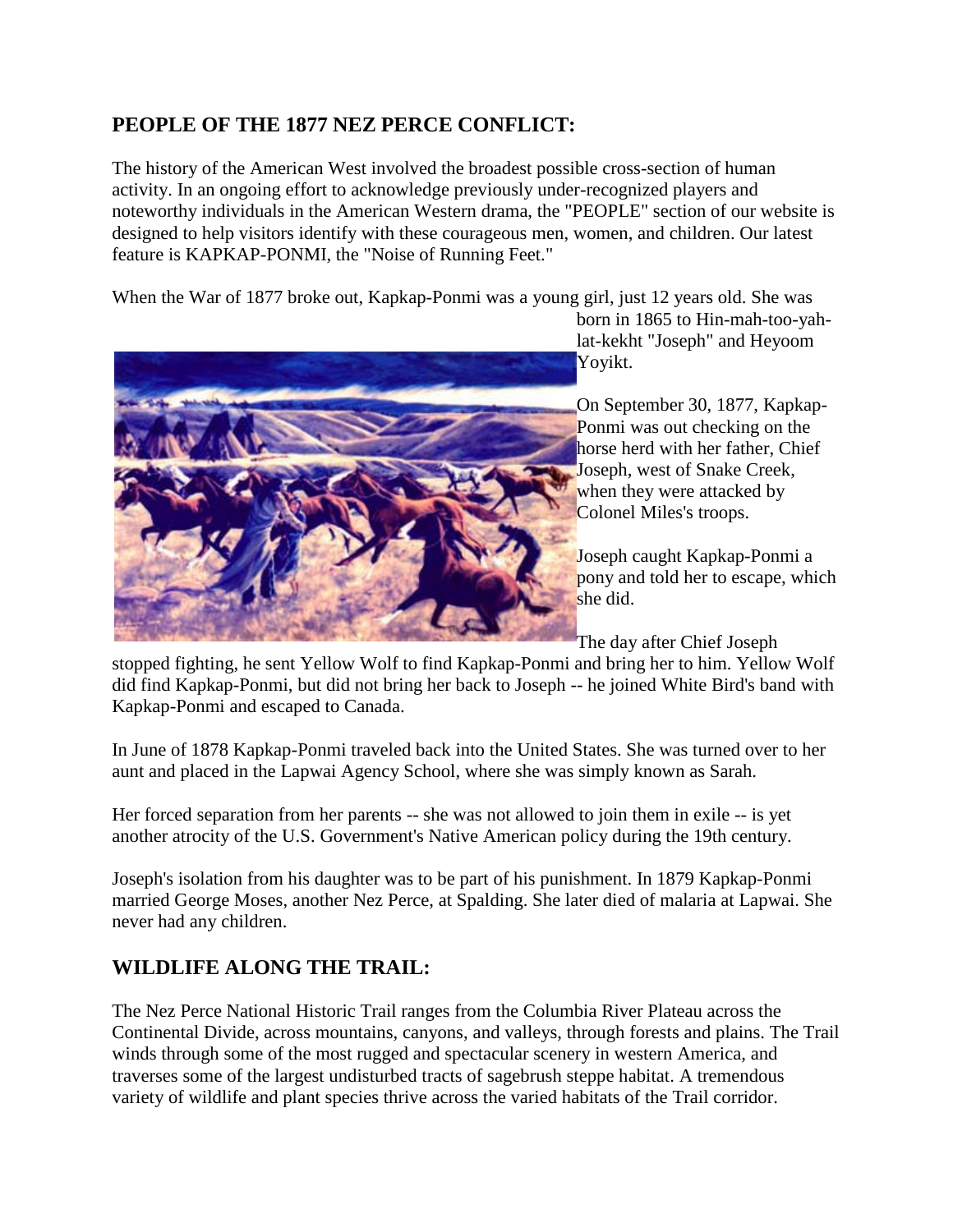The Nez Perce National Historic Trail supports relatively unaltered and increasingly uncommon native habitats, the quality and extent of which are unequaled in the Pacific Northwest and Great Plains.

We've presented a few of the wildlife species found along the Trail on our website at www.fs.fed.us/npnht/wildlife and recently included this feature:



Considering the current commonness of white-tailed deer, it is hard to imagine that historically these deer were rather uncommon in the Rocky Mountains. The white-tailed deer is a master at hiding. Mountain lions and humans are the major predators.

White-tailed deer are grayish in winter and tan to reddish-brown in summer. Their undersides and throats are white. They have a large tail that is white underneath, and when threatened or alerted, the deer raise their tails like a bright white flag. The bucks grow non-branching antlers after their first winter, unlike mule deer, whose antlers are branched. Bucks generally weigh between 150 and 300 pounds and the does average 120 to 250 pounds.

The white-tailed deer is found along the entire route of the Nez Perce National Historic Trail. This species is found in various habitats from forests to fields with adjacent cover -- and especially riparian habitat and brushy bottomlands. In northern regions they usually require stands of conifers for winter shelter, but they often avoid dense forest. In montane regions their habitat is limited by snow depth and duration.

Whitetails, as they're also called, eat grasses, forbs, browse, and acorns and fruits. If the winter is severe enough they may even browse on evergreens. They breed from late October to mid-December, with the rut usually peaking in November. Pregnancy can last from 187 to 222 days. Fawns are usually born in May or June, and twins are common. The fawns are a reddish brown color with white spots.

#### **CONFERENCE and MEETING ATTENDANCE:**

Staff from the NPNHT program attended a number of meetings and conferences, representing the program and educating attendees throughout the year. Trail Administrator Sandi McFarland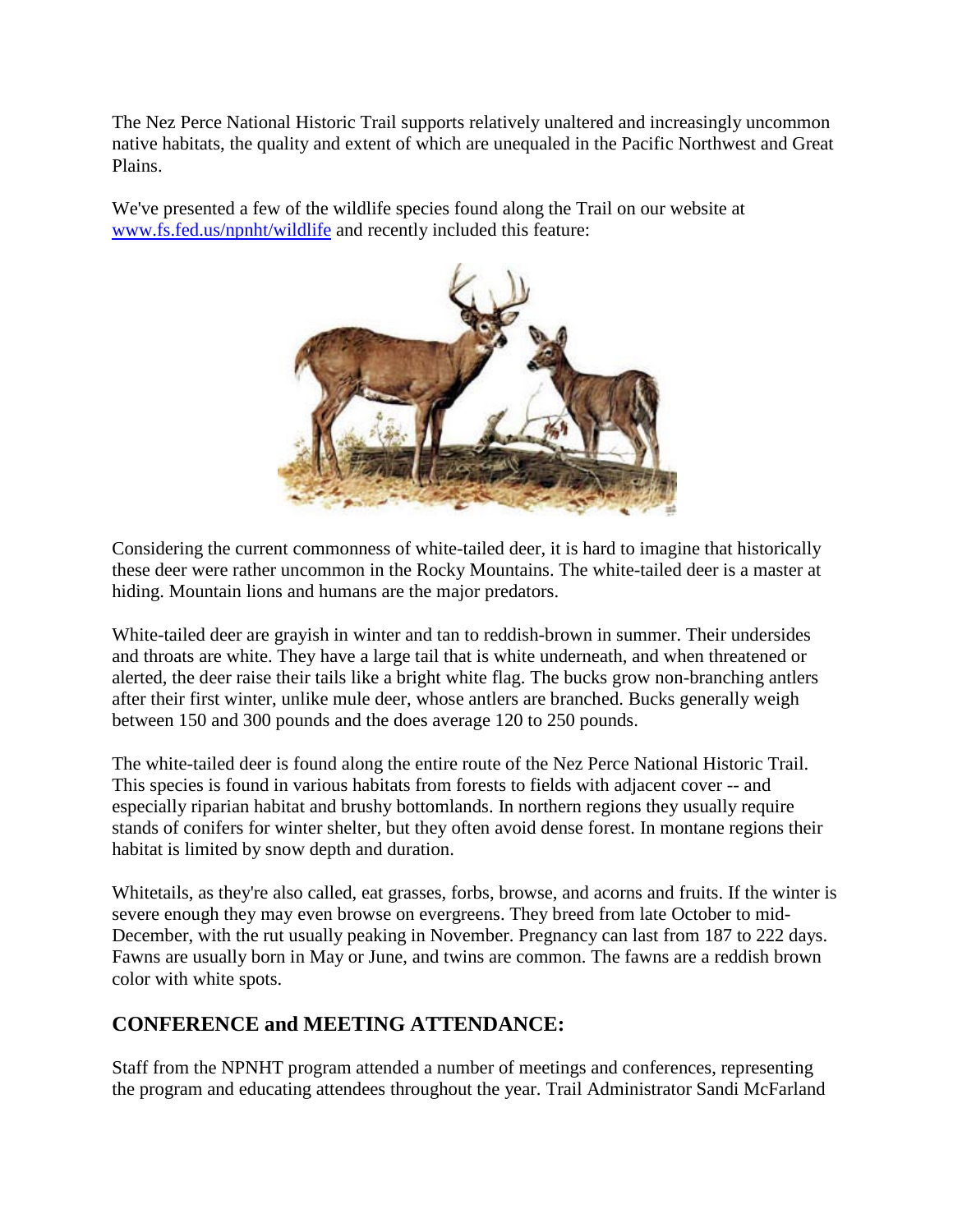did a presentation for the Bonner's Ferry Historical Museum, and made another presentation to at the Idaho Teachers' Workshop at Lolo Hot Springs. McFarland and assistant Carolyn Steiner staffed an exhibit at the Idaho Indian Education Summit held at the Sacajawea Inn in Lewiston. McFarland also spoke at the Women's History Month celebration in Grangeville and the Whitebird Memorial in June, and was a guest instructor at a class at the NorthWest Indian College.

Aaron Ehlinger, Christine Bradbury, and Carolyn Steiner gave presentations at the Northwest Children's Home in Lewiston, Idaho. Bradbury and Ehlinger explained and demonstrated a traditional Indian game called double ball, and Steiner made a presentation on the Kaya Nez Perce doll.

Steiner also gave a short presentation including the video "Landscape of History" at the Intertribal Natural Resources Native American Youth Camp. The Clearwater National Forest North Fork District hosted this event this year at the Canyon Work Center from June 14-18.

#### **PARTNERS IN STEWARDSHIP CONFERENCE:**

A joint session on "Art and Place in Trails" and "Where Nimiípuu, Land, and Culture Meet" was presented at the Joint Ventures: Partners in Stewardship conference in Los Angeles, California, last November. More than 700 proposals were received, and the Nimiípuu presentation was one of 300 selected. Presented jointly by the U.S. Forest Service (Sandi McFarland), the Nez Perce Tribe (Aaron Miles Sr.), and the Nez Perce Trail Foundation (Brian McCormack), the 90-minute multi-media presentation included video, artwork, and photography. Themes during the conference focused on case studies in partnerships, skills and competencies in partnership building, and the future of partnerships -- new initiatives in collaborative efforts.

#### **BLM NATIONAL SCENIC AND HISTORIC TRAIL WORKSHOP:**



The first-ever BLM National Scenic and Historic Trail workshop was held at the historic Mission Inn in downtown Riverside, California in March. Sandi McFarland with the NPNHT was selected by the National Landscape Conservation System (NLCS) to attend, along with recreation and cultural

program staff, trail program managers, trail partners, trail administrators, and the Federal Interagency Council on Trails. McFarland was asked to help as facilitator for one of the sessions -- on Native American/Exploration Trails. The National Scenic and Historic Trails System (NSHT) comprises of 23 congressionally designated national scenic and historic trails. The BLM is responsible for the day-to-day management of 12 portions of these multi-state trails as units of the NLCS in approximately 70 field offices. The BLM manages more federal miles of national historic trails than any other federal agency, and has been named as administrator or coadministrator on three of these trails by the Secretary of the Interior. In the 35-year history of the NSHT system, this was the first-ever national-level BLM workshop to share, discuss, and learn about managing these trails.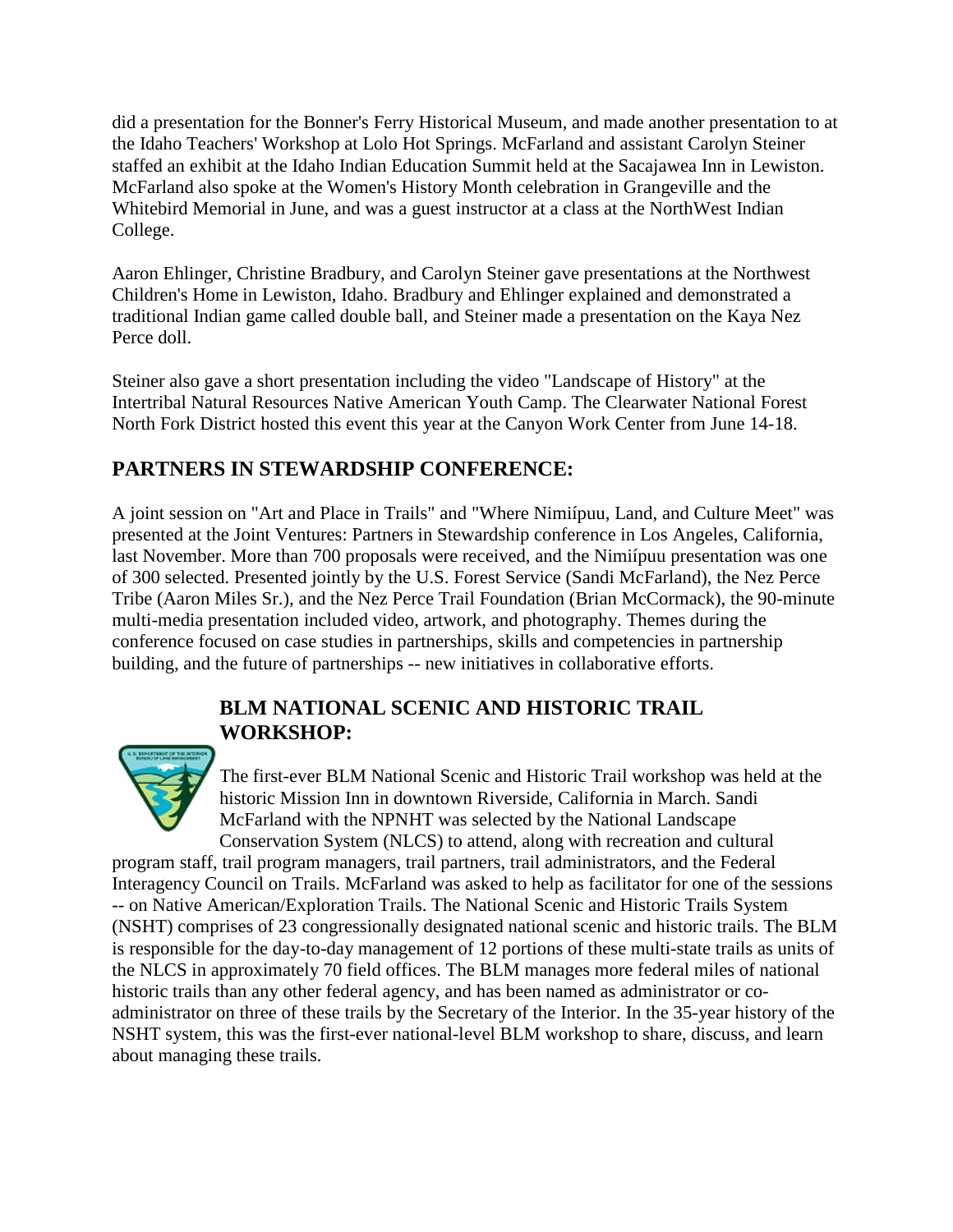#### **MONTANA GOVERNOR'S CONFERENCE ON TOURISM AND RECREATION:**

Montana's tourism industry partners gather each year for two days of education, evaluation, exchange, and entertainment. The Conference agenda includes presentations on travel trends, marketing ideas, the state's national attractions, and cultural tourism. Typically, 400 to 450 people participate in the two-day conference, including travel service providers, property owners (hotels, motels, guest ranches, B&Bs, resorts), public and private sector attraction managers and staff, guides and outfitters, federal and state agency land managers, and tourism developers and promoters.

This year's conference, held April 5-6 in Billings, included presentations on tourism research by Norma Nickerson and James Wilton of the Institute for Tourism & Recreation Research at the University of Montana, and marketing on a budget by Roger Brooks of Destination Development, Inc., out of Olympia, Washington.

Trail Administrator Sandi McFarland was one of the exhibitors at this year's conference.

#### **APRIL FORUM:**

"Working Together Into the Future" was held April 23 in Orofino, Idaho. About 150 people gathered for the day to discuss rebuilding our communities and working together for the common good. This year's forum was co-sponsored by the Nez Perce Tribe, the Historical Museum at St. Gertrude, and the National Park Service.

This is the third year for this one-day event that brings contemporary and sometimes controversial topics to the small communities on the Nez Perce reservation. Each forum attempts to bring together cultures for a day of positive interaction.

The keynote address, "Rebuilding the Front Porch in Our Communities," was given by Dr. Patrick Overton, the director of the Front Porch Institute in Astoria, Oregon.

Christine Bradbury and Carolyn Steiner represented the Nez Perce National Historic Trail. The NPNHT display was on hand, along with an array of brochures and NPNHT items for forum participants.

Begun in 2002 on the 125th anniversary of the Nez Perce Conflict of 1877, each forum has attempted to discuss topics of mutual concern to all cultures. The land and how it has been transformed over the last 300 years was the topic in 2002, and treaty rights and sovereignty issues were included in in 2003. Discussions this year focused on rebuilding communities and working together for the common good.

#### **IDAHO GOVERNOR'S CONFERENCE:**

The College of Southern Idaho in Twin Falls hosted the Governor's Conference on Tourism May 5-7 with a theme of "Trails to Success." Presentations included information on internet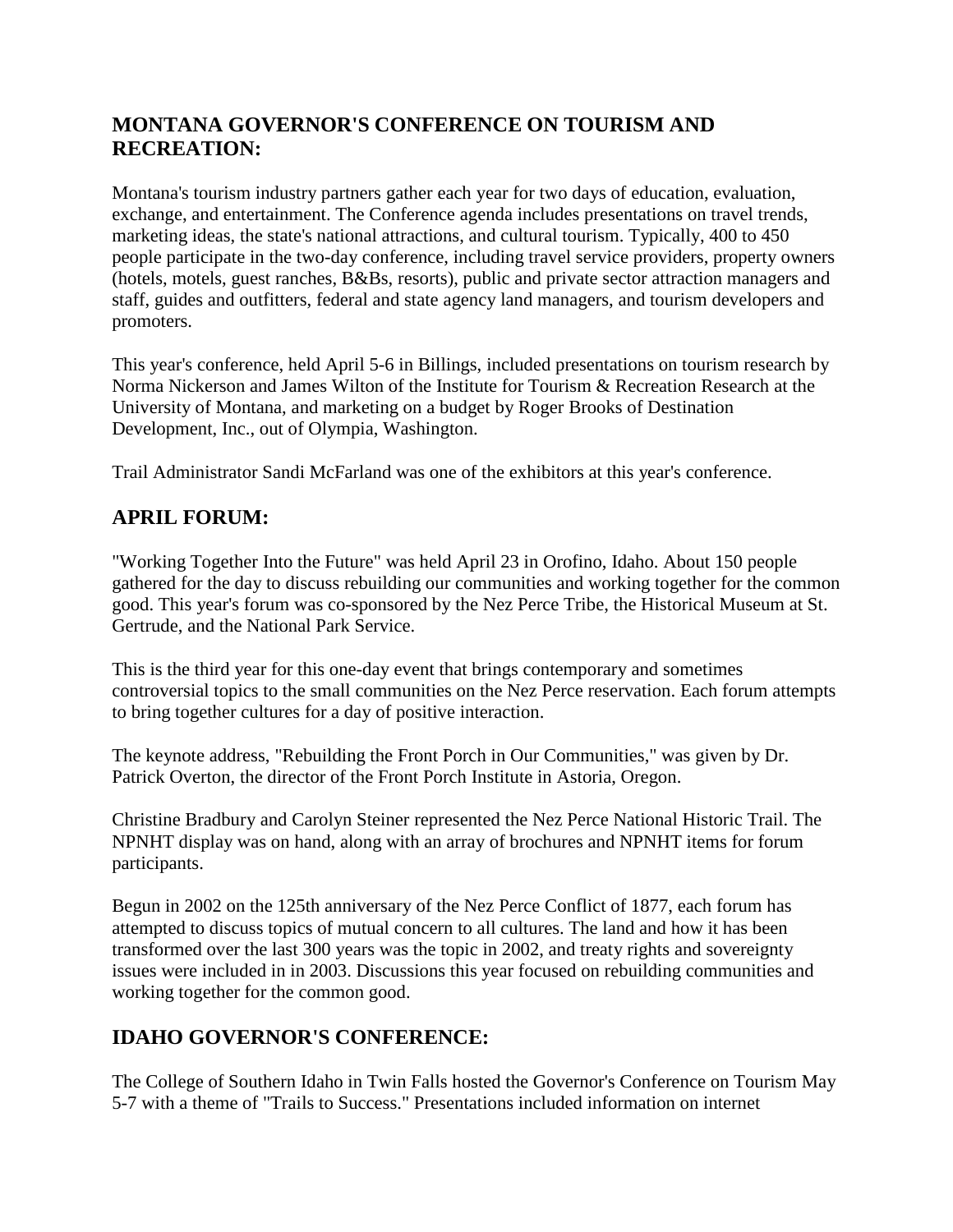marketing and public relations, and the keynote presentation was given by Betsy O'Rourke of the Travel Industry Association of America.

Workshops were conducted by Bruce Bommarito, Nevada Tourism, and Carol Graham, International Selkirk LoopCase Study, explaining what the state of Nevada and the International Selkirk Loop are doing to attract visitors, and Bob Werth, Mediator with the Winter Coalition, on avoiding reducing conflicts among user groups. Participants learned about creating community support and enhancing the local economy from Mary Austin-Crofts, Blaine Country Recreation, Jane Weber of the Lewis & Clark Interpretive Center.



The new interpretive display for the Nez Perce National Historic Trail

Preservation and stewardship were covered in another workshop, where participants learned about protecting and preserving important trail segments from Sandi McFarland, Nez Perce National Historic Trail administrator, and Leo Hennessy, Department of Parks and Recreation. The new NPNHT exhibit was also on display.

#### **DEDICATION OF WEIPPE VISITOR CENTER:**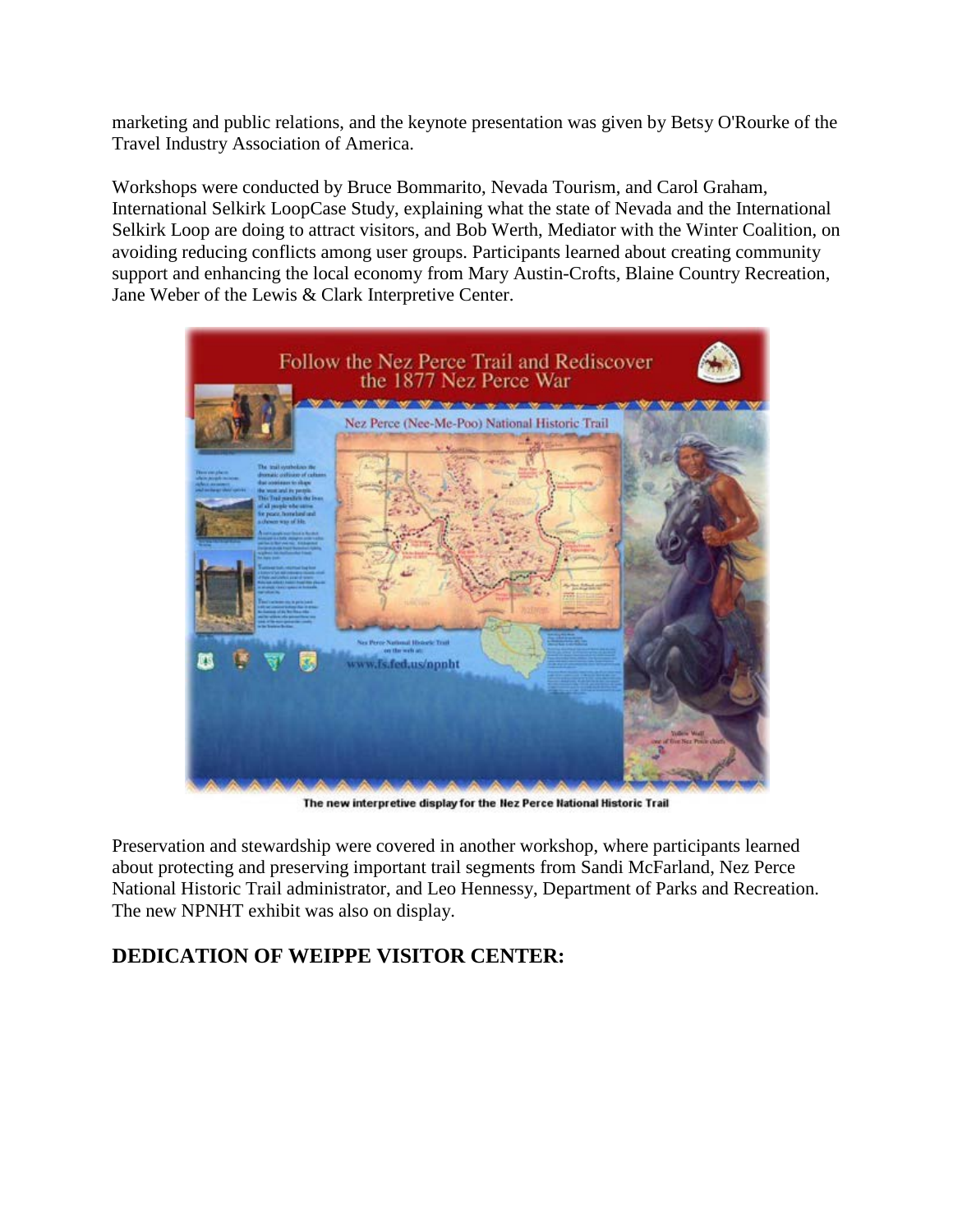

The community of Weippe hosted the Dedication and Ribbon Cutting of the Weippe Discovery Center with Idaho Sen. Larry Craig on May 28, 2004. The ceremonies kicked off the 4th Annual Camas Festival.

NPNHT Administrator Sandi McFarland made a presentation on traditional plants of the Nez Perce at the Camas Festival, and she and Aaron Ehlinger staffed the traveling exhibit of the Trail.

In 1805, Lewis and Clark had their first encounter with the Nez Perce on the Weippe Prairie, not far from the present townsite. A stone monument commemorating the event has been placed along the highway entrance to Weippe and on the John Opresik farm where the actual meeting took place.

#### **SIXTH ANNUAL LEWIS & CLARK SYMPOSIUM:**

The theme of the 2004 Symposium, held June 17-19 at Lewis-Clark State College in Lewiston, Idaho, featured the flora and fauna of the L&C Trail. Keynote speaker was Landon Jones, whose new biography of William Clark was published this spring.

The Symposium also featured cultural views of native plants and flowers, lectures by national and local historians, historical overviews, a mini pow-wow and period reenactments, and field trips.



NPNHT Administrator Sandi McFarland made a presentation on traditional plants and medicines of the Nez Perce, and took on tour guide duties for an interpretive tour of the area. The NPNHT also served on the planning committee for the symposium.

The NPNHT traveling display was staffed by Christine Bradbury, Aaron Ehlinger, and Carolyn Steiner.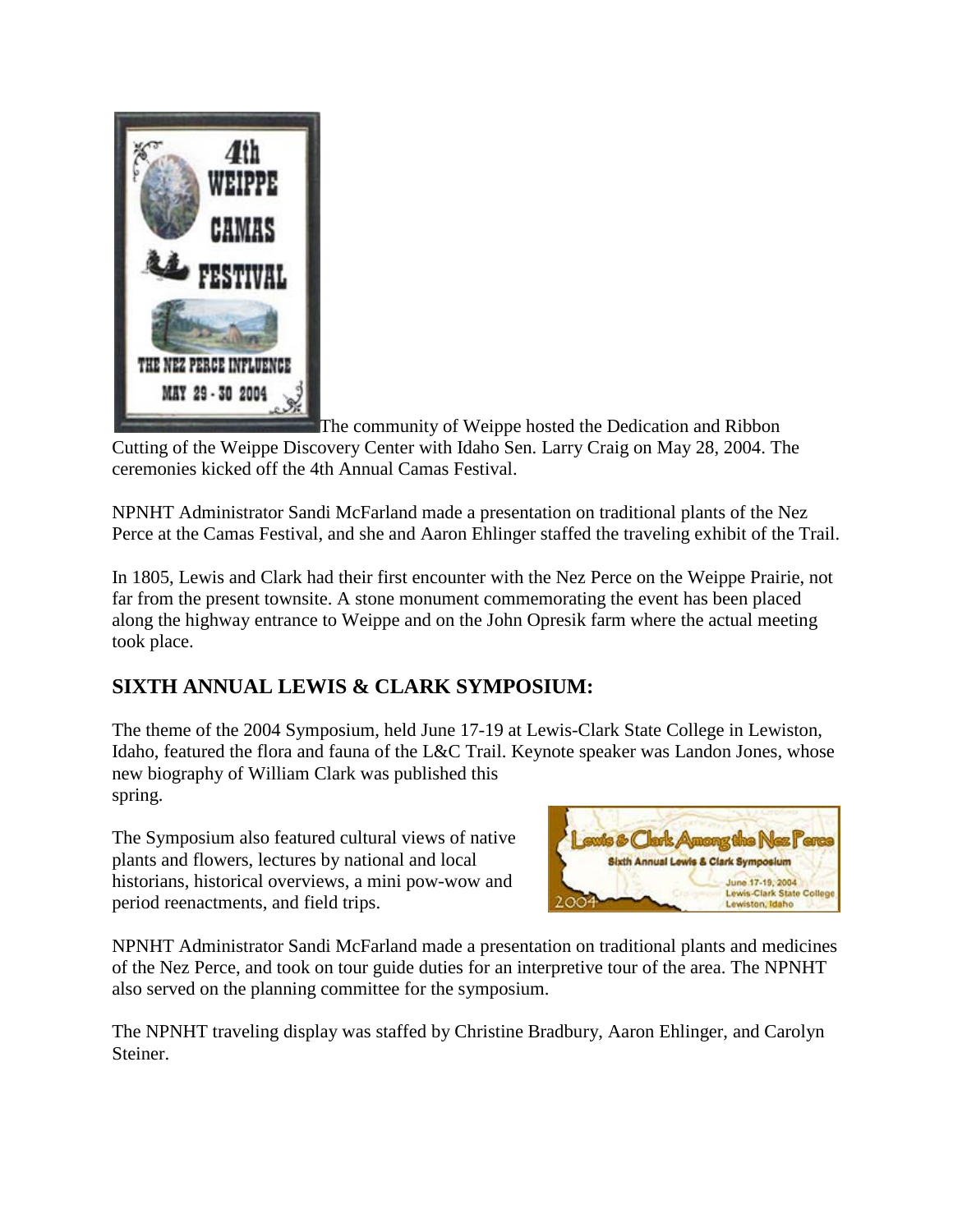Next year's Symposium is scheduled for June 23-25, and the 2006 Symposium is scheduled for June 15-17. More information is available on the Symposium website, or you can write to the LCSC Center for Arts & History at 415 Main Street, Lewiston, Idaho 83501 or email EPWS@lcsc.edu or phone (208)792-2447 or (800)394-4189.

#### **OREGON-CALIFORNIA TRAILS ASSOCIATION:**

Sandi McFarland and Doug Gober co-presented at the 2004 OCTA National Convention held in Vancouver, Washington August 8-15, 2004. This year's theme was "Roll On, Columbia! River Trail Of History," including Native American culture, Lewis and Clark, Fort Vancouver and the Fur Trade and the Oregon Trail.

Their presentation was titled, "Nez Perce (Nee-Me-Poo) National Historic Trail: Yesterday and Today." In 1986 the NPNHT was designated part of the National Trails System to commemorate the Nez Perce War of 1877. But the trail's history neither begins nor ends with this epic conflict. Segments of the route bore centuries of use prior to the war, and many segments are still used today.



Emphasizing the most treacherous and best-

preserved route through the rugged Bitterroot Mountains, they examined the evolution of this diverse trail, how it was once used, and how it is used today. Those who carved it into the landscape called it "K'useyneisskit" (Buffalo Trail-Nez Perce) and "Nap-ta-nee-sha" (Trail to the Salmon-Salish). Later Lewis and Clark followed with their Corps of Discovery, describing this route as "the most terrible mountains I ever beheld." Scores of trail users continued to carve their history -- as the presentation described to the 500-some attendees.

One of the primary goals of the Oregon-California Trails Association is to help to educate people about the westward emigrant trails. The story of the emigrant trails is immensely rich, and not only spans the middle decades of the nineteenth century, but also continues to influence our world today.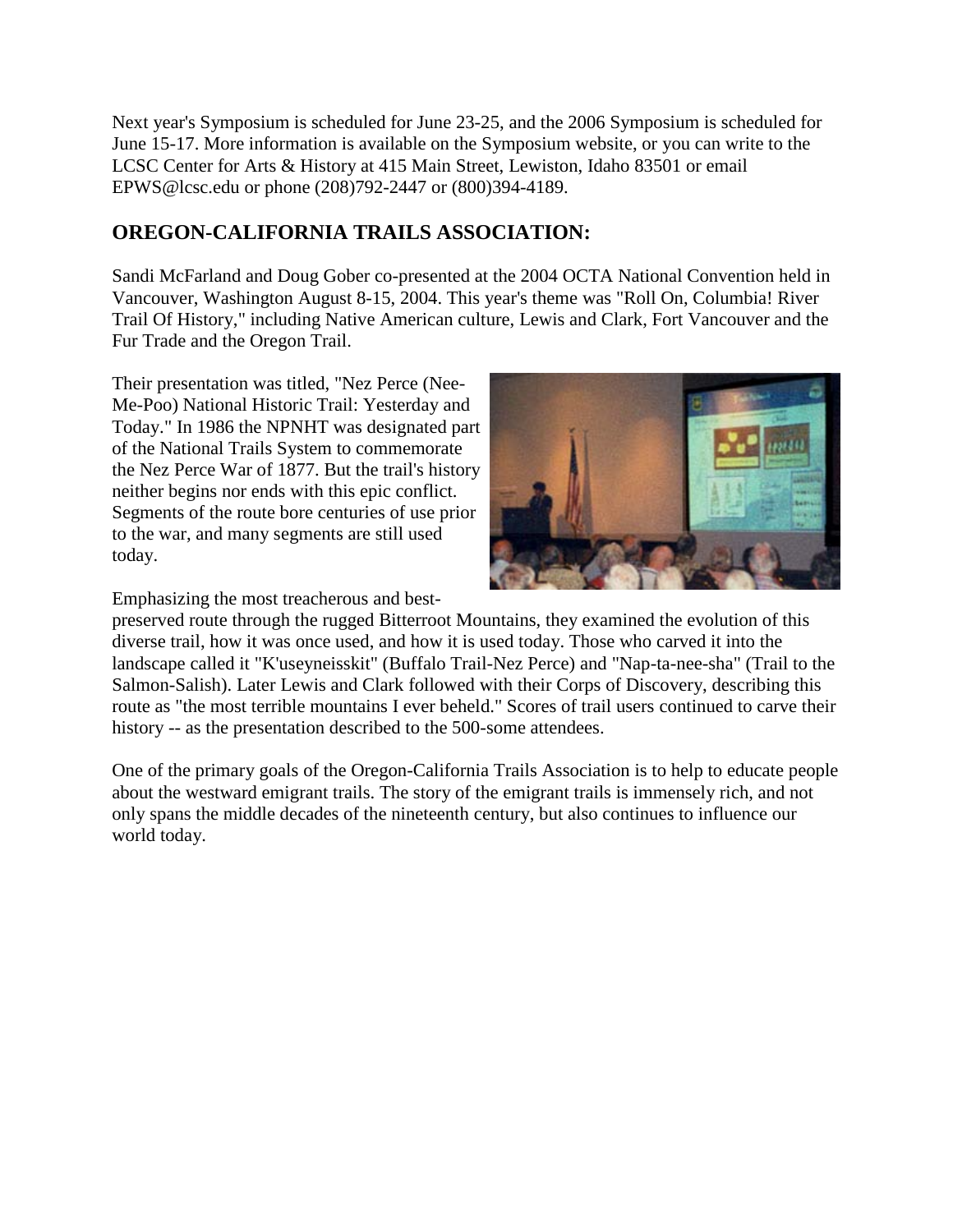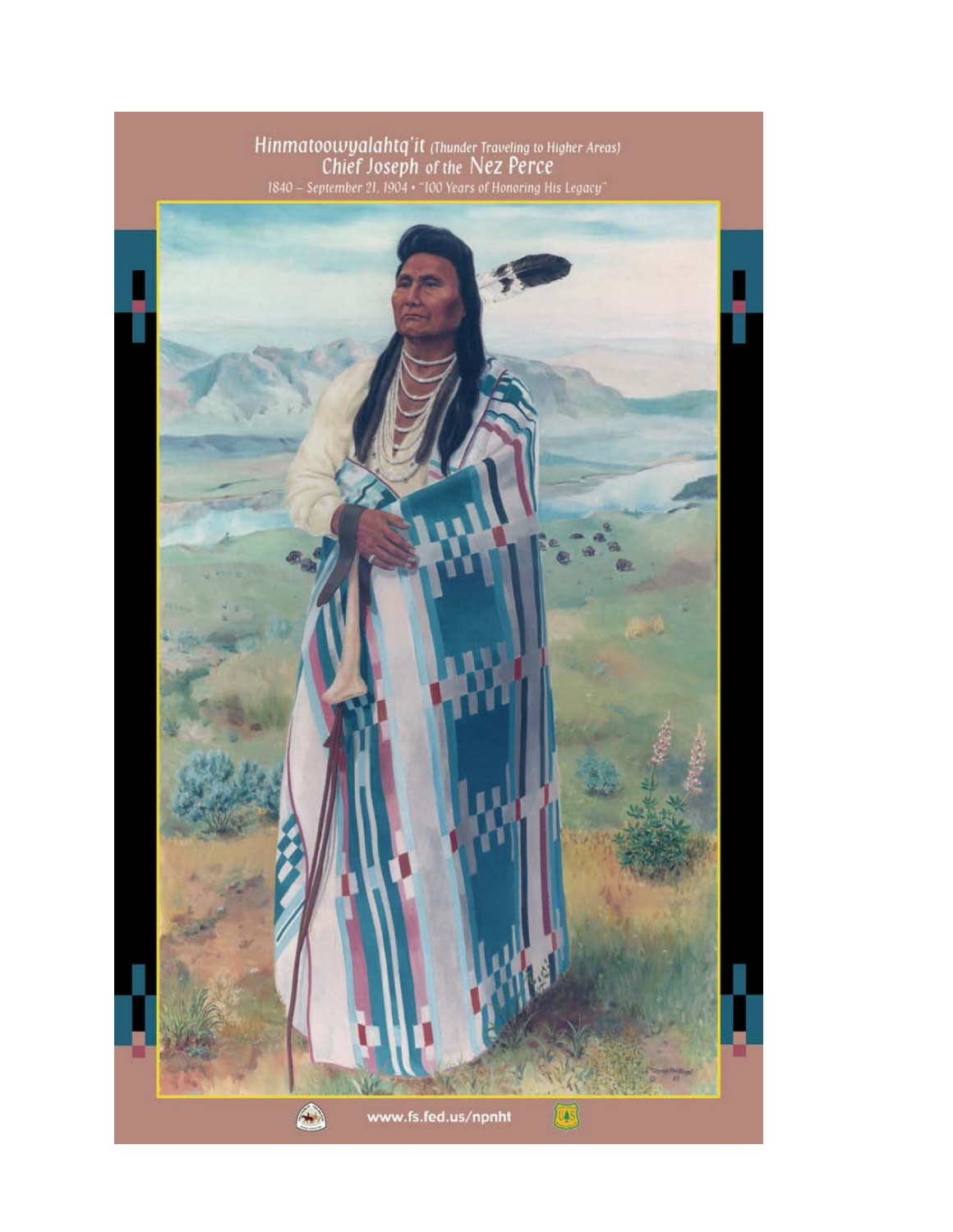#### **GRAND OPENING:**

The Grand Opening of the National Museum of the American Indian in Washington, DC, is scheduled for September 21, 2004. This date also marks the 100-year anniversary of Chief Joseph's death. Many Nez Perce tribal members will be attending the Grand Opening Ceremonies and will participate in the Native Nations Procession; registration is open till the first of September. Note that an extraordinary number of visitors are expected at the time of the opening, and Timed Passes will be required for entry to the museum. The passes are free, and a limited number of passes can also be reserved in advance for a nominal service fee at www.tickets.com or by calling toll-free (866)400-6624.

This commemorative poster of Chief Joseph will be available from the NPNHT in the near future.

#### **NATIONAL TRAILS SYMPOSIUM:**

Mark your calendars for October 21-24 for the 17th National Trails Symposium at the Austin Convention Center, Austin, Texas. This year's symposium is themed "The Emerging Role of Trails in American Lifestyles."

NPNHT staff will attend, and will present a poster session, a Trail exhibit, and a photo gallery of bridges along the Nez Perce National Historic Trail.

The schedule includes workshops, the State Trail Administrators Meeting, a Universal Trail Assessment Process (UTAP) Coordinator Workshop, an exhibit hall, a Natural Surface Trail Design Workshop, a Tread Lightly! trainer workshop, and a Volksmarch around Town Lake coordinated by the American Volksport Association. Other agenda items include a silent auction and poster gallery, and the opening keynote luncheon will feature "The Emerging Role of Trails in American Lifestyles." Friday night's schedule includes an off-site party, a live auction, and a river boat ride. Saturday evening will feature "On the Path of Excellence," the American Trails Awards Banquet.

#### **FORT LEAVENWORTH:**

The Nez Perce Trail Foundation, in conjunction with Fort Leavenworth in Kansas, is working to have the Fort Leavenworth site officially certified as part of the Nez Perce (Nee-Me-Poo) National Historic Trail. The certification ceremony will take place at Fort Leavenworth on Friday, November 19, 2004.

#### **KIDS' COLORING CONTEST:**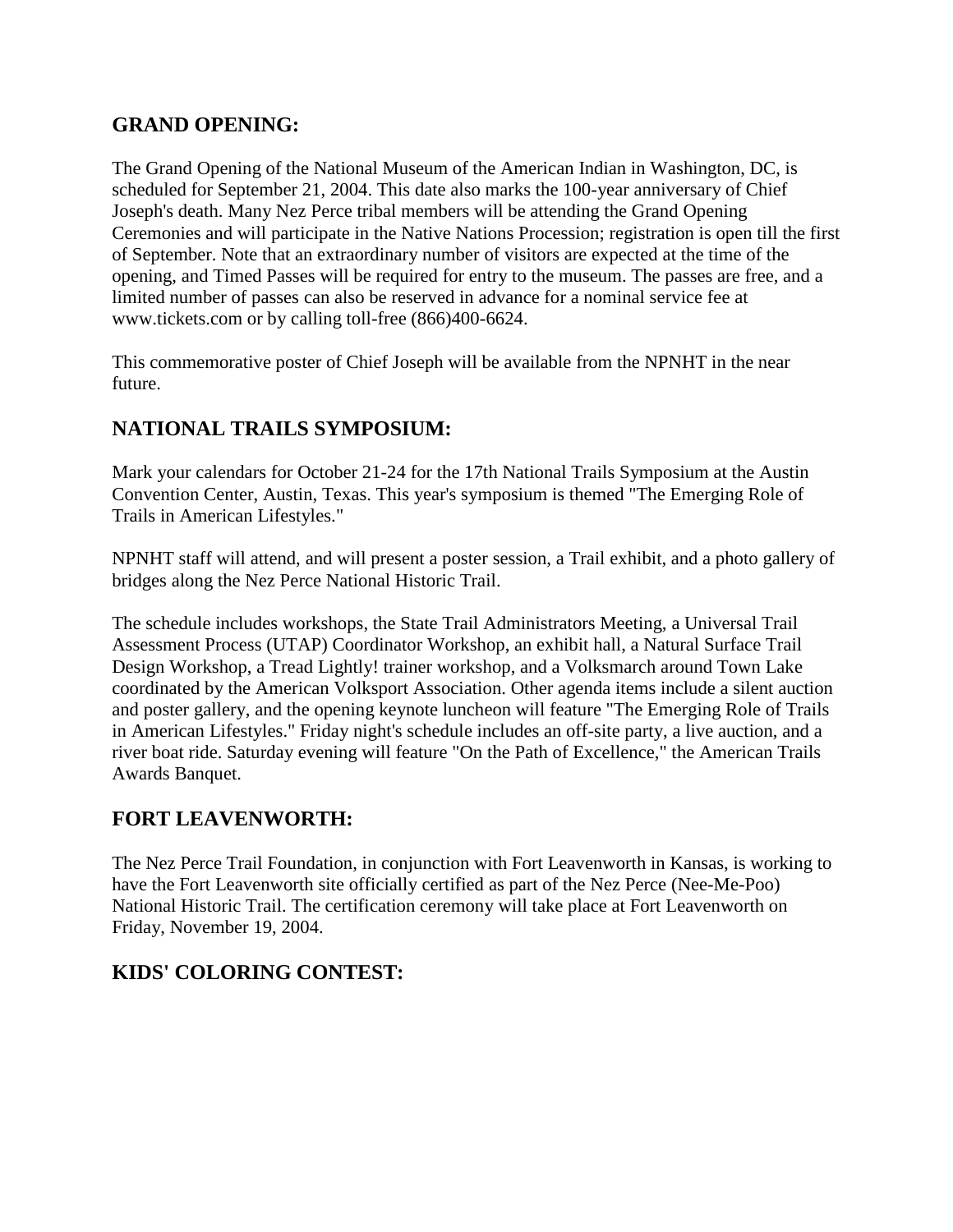

**Coloring contest winners at Orofino Elementary School** 

Orofino Elementary School students competed for the second year in a row in a coloring contest in honor of National Trails Day.

Because National Trails Day happened during summer vacation this year, the contest was rescheduled to recognize National Indian Day on May 13.

Representatives from the NPNHT who sponsored the contest said it was open to all students from kindergarten through sixth grade.

Prizes were awarded for four categories.

Each student received a souvenir for participating, and first, second, and third place winners in each age group received a special prize and certificate.

The NPNHT staff are grateful to the school for the ongoing support, and look forward to another fun project with OES students!



#### **PREPARING FOR ACADEMIC EXCELLENCE:**

Nearly 20 Native American students visited the Clearwater National Forest July 23. The goal of the Preparing for Academic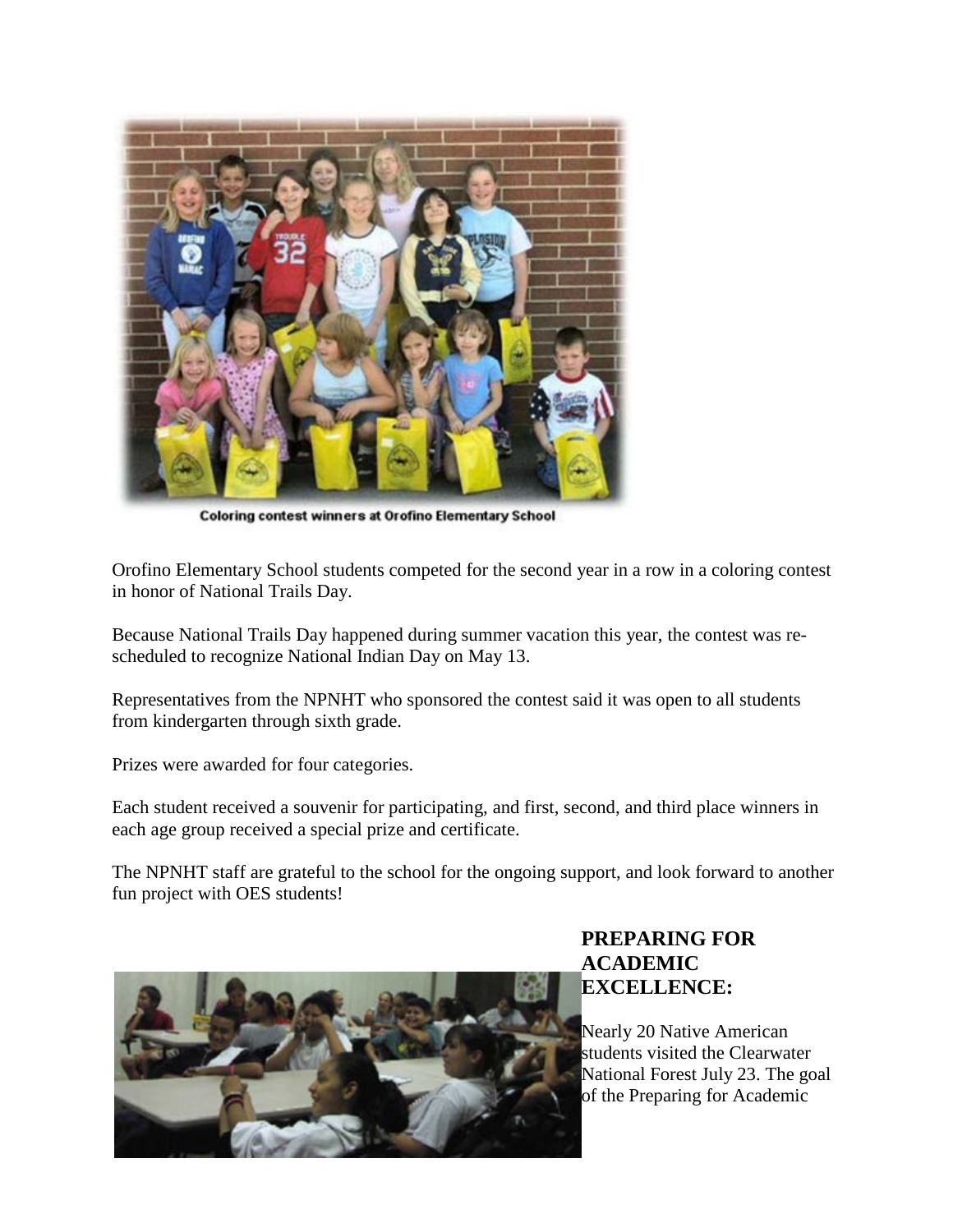Excellence (PACE) summer camp is to prepare students for their first high school algebra course. By strengthening students' math and science skills PACE leaders hope to increase the number of Native American students who enroll in math and science fields.

NPNHT Public Affairs Officer Christine Bradbury, teamed up with Chris Jenkins, Clearwater National Forest Archaeologist and David Scholes, Clearwater National Forest Tribal Liaison to provide a fun, interactive activity for the students.

The students created a poster of an archaeological site, layered with artifacts they drew or cut from magazines. The highlight of the day came when Chris Jenkins tore into their posters with scissors, demonstrating that vandals to archaeological sites do more than steal artifacts, they also alter the cultural context and destroy information that can never be replaced.

The students also watched the video "Walking on Sacred Ground". Directly following the video students were asked questions relative to the video and were given prizes for correct answers.

#### **NEZ PERCE TRIBE'S STUDENTS FOR SUCCESS LANGUAGE CAMP:**

The NPNHT provided both instructors and prizes for the students, counselors and leaders. We taught students about traditional Nez Perce games, both how to play and their importance. Aaron Ehlinger and Johnnae Wasson represented the NPNHT on August 3 and August 10.